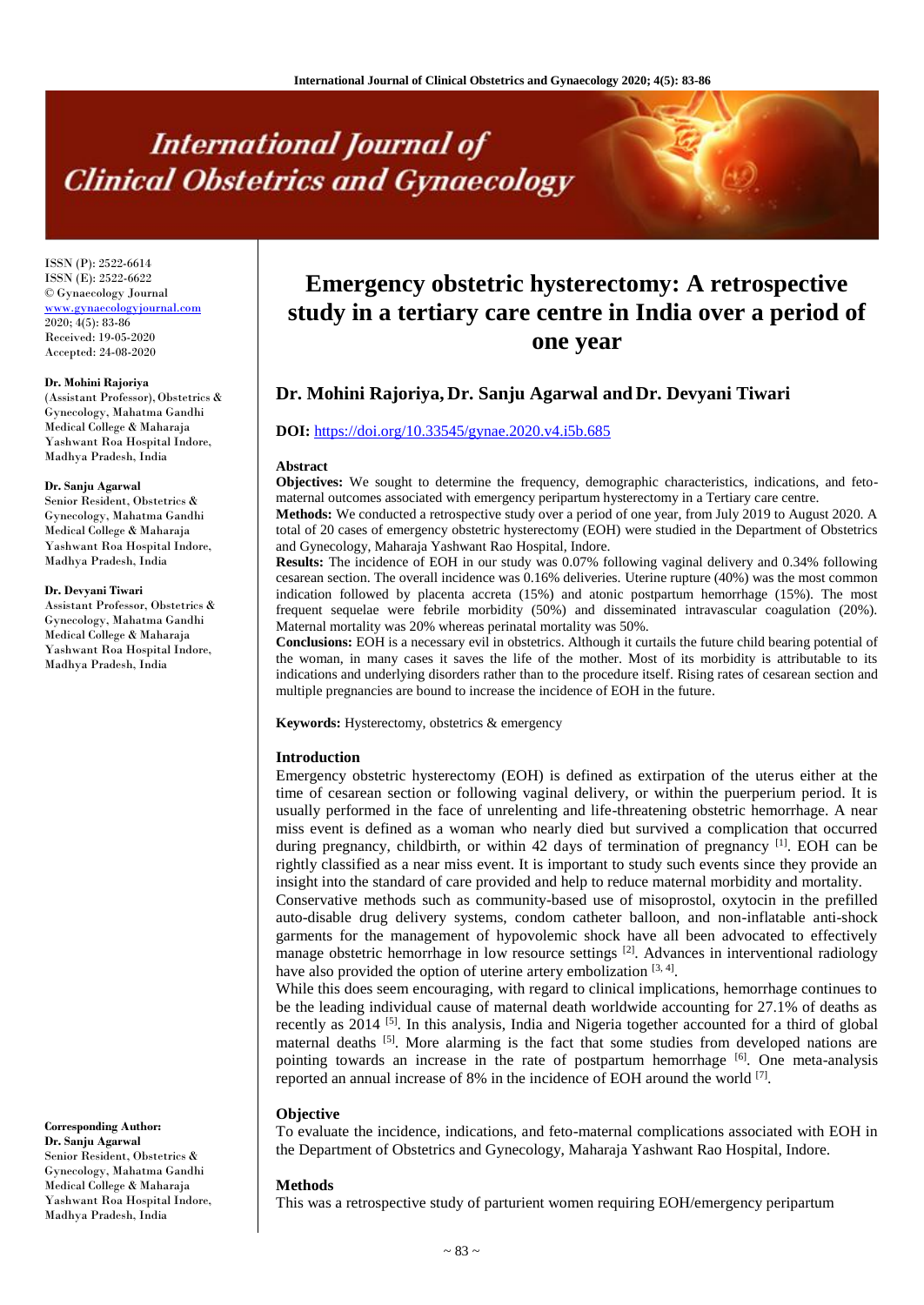hysterectomy (EPH)over a period of one year, from July 2019 to August 2020 in the Department of Obstetrics and Gynecology, Maharaja Yashwant Rao Hospital, Indore, India.

We included all women who delivered in the hospital between July 2019 to August 2020 after 24 weeks of gestation, and who underwent hysterectomy for obstetric indications at the time of delivery or subsequently within the defined period of puerperium (42 days). All women who delivered outside the hospital and were referred for obstetric complications meriting a hysterectomy and fulfilling all the above conditions were also included in the study. Women who delivered before 24 weeks of gestation, undergoing hysterectomy for indications other than obstetric, or outside the stipulated time of 42 days post-delivery were excluded from the study.

After collecting relevant data from the operation theatre records, each patients case record was scrutinized with regard to incidence, age, parity, antenatal high risk factors, indications, hysterectomy type, and complications, along with the ultimate feto-maternal outcome.

**Results**

Out of 11,801 deliveries, the incidence of obstetric hysterectomy in our study was 0.07% following vaginal delivery, and 0.34% following cesarean section. The Overall incidence was 0.16% (160 hysterectomies per 100,000 deliveries). Table 1 shows the association of cesarean section with EOH. The cesarean sectionrate during the study period was 34%.The youngest woman to undergo hysterectomy was 22 years old and the oldest was aged 40 years. Women in the 20 to 30 year-old age group constituted over 80% of cases, and 60% of cases Belong to second and third parity [Table 2].

Of the 20 cases of EOH studied, 100% of deliveries were institutional. Atony, morbidly adherent placenta, and uterine rupture were the three chief indications for the procedure [Table 3]. Uterine rupture led to hysterectomy in 8 cases. It was associated with previous cesarean in 4 cases and with grand multiparity in 3 cases.

Atonic postpartum hemorrhage was the indication for EOH in 3 cases. Morbidly adherent placenta was the indication for EOH in 3 cases and was associated with one or more cesarean sections previously in all cases.

Only 10% of cases underwent total hysterectomy in our study. In the remaining 90% sub-total hysterectomy was performed. Total hysterectomy was performed mainly for cases of low-lying placenta, adherent or otherwise, where removal of the cervix was considered mandatory for complete hemostasis.

**Table 1:** Incidence of emergency obstetric hysterectomies (EOH) following vaginal delivery and cesarean section.

|                         | <b>Number of patients</b> | <b>EOH</b> | (9/6)<br><b>Incidence</b> |
|-------------------------|---------------------------|------------|---------------------------|
| Normal vaginal delivery | 7770<br>78                |            | 0.07                      |
| Cesarean section        | 4023                      |            | $\sim$<br>34. ن           |
| Total                   | 1801                      | 20         | U. 16                     |

#### **Table 2:** Age and parity distribution of women included in the study.

| <b>Parameters</b> |                | <b>Number</b> | Percentage $(\% )$ |
|-------------------|----------------|---------------|--------------------|
|                   | < 20           | 00            |                    |
|                   | $21-25$        |               | າເ                 |
| Age (yrs)         | 26-30          |               |                    |
|                   | >30            | 04            |                    |
|                   | Ρ1             |               |                    |
|                   | $P2-P3$        | ┸             | 60                 |
| Parity            | P <sub>4</sub> |               |                    |
|                   | $=\sup\{5\}$   |               | າເ                 |

**Table 3:** Indications of Emergency Obstetric Hysterectomy in the study population.

| <b>Indication</b>            | <b>Number</b> | Percentage $(\% )$ |
|------------------------------|---------------|--------------------|
| Atonic postpartum hemorrhage |               |                    |
| Morbidly adherent placenta   |               |                    |
| Uterine rupture              | 08            | 40                 |
| Abruptio placentae           |               | 10                 |
| Placenta previa              |               |                    |
| Fibroid uterus               |               | 05                 |

#### **Table 4:** Fetomaternal complications

| Complication   | <b>Number</b>   | Percentage (%) |
|----------------|-----------------|----------------|
|                |                 |                |
|                | <b>Maternal</b> |                |
| Fever          | 10              | 50             |
| Coagulopathy   |                 | 20             |
| Wound sepsis   |                 |                |
| Relaparotomy   |                 | 10             |
| ICU admission  | 16              | 80             |
| Mortality      |                 | 20             |
|                | Fetal           |                |
| NICU admission | o               | 30             |
| Mortality      | 10              | 50             |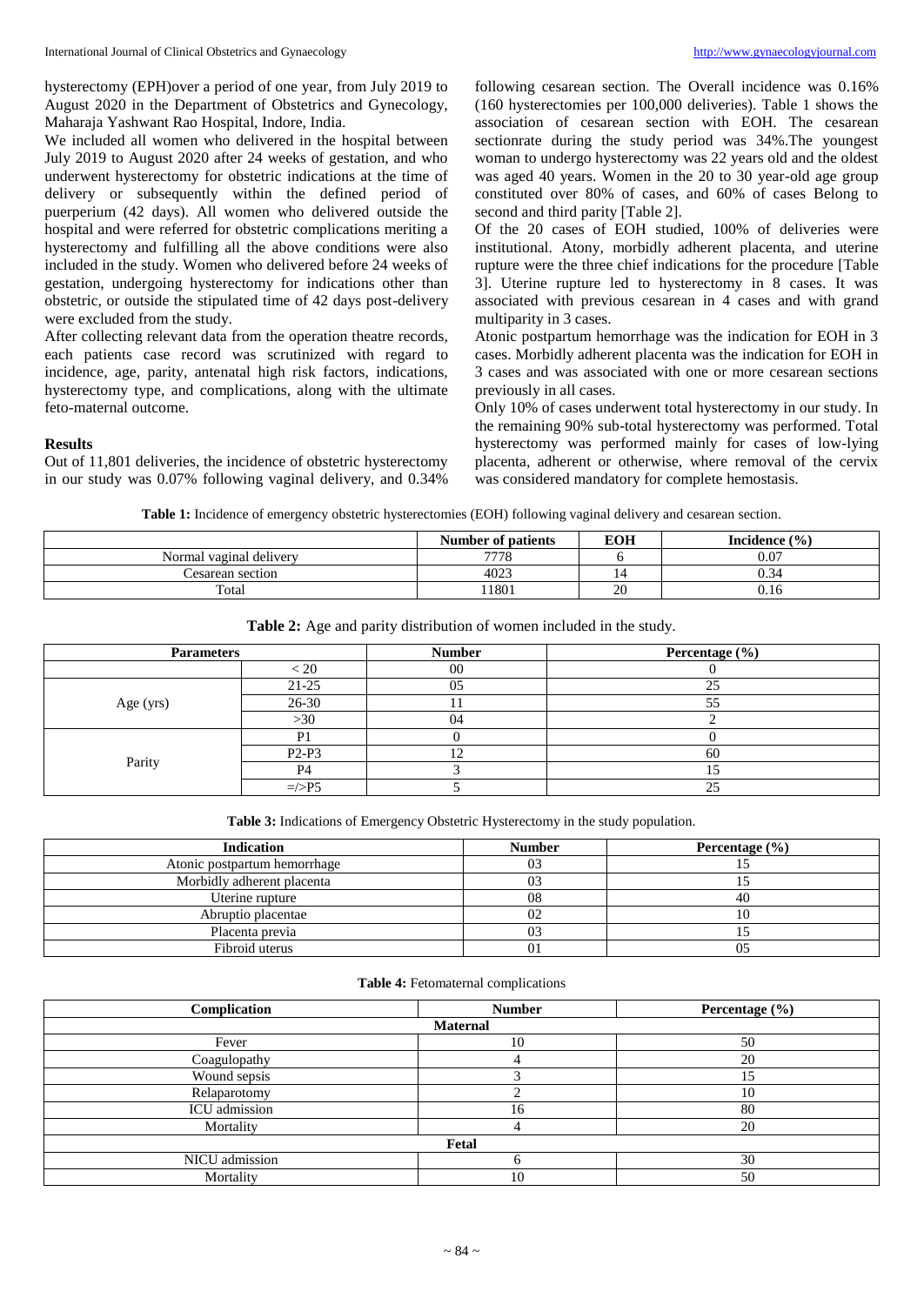**Table 5:** Use of Vasopressors

| Vasopressors   | <b>Number</b> | Percentage $(\% )$ |
|----------------|---------------|--------------------|
| Single agent   |               |                    |
| Multiple agent |               |                    |
| Total          |               |                    |

# **Discussion**

Cesarean hysterectomy traditionally is classified as elective for the management of incidental diseases like cervical intraepithelial neoplasia (CIN), or for the purpose of sterilization, and in cases of emergency to control intractable hemorrhage. With changes in practice in the light of modern evidence, the former two indications seem to have lost relevance. However, there has been an upsurge in cases of postpartum hemorrhage requiring hysterectomy [8] primarily due to the changed settings in which postpartum hemorrhage presents itself in modern obstetrics. Despite wider availability of contraceptives and abortion services, and reduced family size the world over, there has been a consistent rise in the rates of cesarean section attributable, in part, to patient preferences and medico-legal implications on medical fraternity. Additionally, advances in anesthesia, blood bank facilities, and intensive care back-up have made it a safer and painless alternative to labor. This has not only given rise to a surge in complications like abnormal placentation and uterine rupture, but also in the incidence of atonic postpartum hemorrhage. This is why EOH has become increasingly relevant in modern obstetric practice. An analysis of patient discharge notes in Canada has revealed a rise in the rate of postpartum hemorrhage necessitating hysterectomy<sup>[8]</sup>.

The incidence of EOH in our study was 0.16%, which is similar to that reported from China<sup>9</sup> (0.22%), Pakistan (0.27%) <sup>[10]</sup>, It is considerably higher than reported from Columbia  $^{[11]}$  (0.08%) and the US  $^{[12]}$  (0.06%). This can be attributed to the fact that our study looked at a Tertiary care center, which caters to a higher proportion of refferedcases.

The greater association of EOH with cesarean delivery compared to normal vaginal delivery in our study (0.34% vs. 0.07%) is similar to studies from China  $^{[9]}$  (90.1% vs. 6.5%), Turkey  $^{[13]}$  (0.078% vs. 0.016%), this apparently obvious association has socially relevant implications. Improving general awareness regarding the long-term morbidity associated with cesarean sections can help reduce requests of 'section on demand' and may prove lifesaving for many women in the long run.

A very important observation was the prominent association of prior cesarean delivery with the three major indications of EOH. History of prior caesarean section was associated with morbidly adherent placenta in 100% of cases, and with uterine rupture in 50% of cases.

The most common indication of EOH in our study was uterine rupture (40%) followed by morbidly adherent placenta (15%) and uterine atony (15%).

A total of 40% of cases underwent hysterectomy for uterine rupture, 50% of these had a scarred uterus. Uterine rupture leads to EOH in 93.2% of cases in the study from Nigeria. In Nigeria spiritual churches are a common first center for delivery. Prolonged labor, owing to late referral from these places is responsible for the high proportion of cases of uterine rupture [14] Korejo et al., <sup>[10]</sup> from Pakistan, recently reported that 47.1% of cases were the result of uterine rupture. Uterine rupture leads to EOH in 08% of cases in the UK  $^{[15]}$  and close to 17% in Turkey [13] .

In our case, morbidly adherent placenta was the second most common indication for EOH. This was also the case in Turkey  $[13]$  and the UK  $[15]$ , contributing to 40% and 38% of cases, respectively.

15% of uterine rupture cases were associated with multiple gestation in our study. A study from the US concluded that higher-order births are associated with a 24-fold increase in the incidence of emergency hysterectomy. Uterine distension, use of tocolysis to avert preterm labor, and placental causes have been postulated to be responsible for this increase [16] Walker *et al.*, [17] from Canada have also reported a similar association. However, a study by Bodelon *et al.*, did not find a positive correlation.

In China, over half the cases operated needed intensive care [9]. In our study, approximately 80% of parturients and 30% of neonates were admitted into the ICU.

Barring the need for vasopressors, intra- or postoperatively, febrile morbidity was the most common complication in our study and others [9].

Many reports and guidelines have advocated the preference for subtotal hysterectomy over total hysterectomy since it offers the advantage of less blood loss, fewer instances of damage to the urinary tract, and takes less time to complete in the face of hemodynamic compromise/instability [18, 19]. However, in cases of morbidly adherent placenta total hysterectomy may prove more beneficial as removal of the cervix leads to better hemostasis <sup>[20]</sup>. In our study, we have done subtotral hysterectomy in 90% cases. Six cases of these were Morbidly adherent and low lying placenta and five cases were of uterine rupture.

Maternal mortality in our series is towards the higher end of the range when compared to other countries. The figures from different parts of the world range from 07% to 17%. We reported a slightly higher value of 20%. This could probably be explained by the fact that many other studies from single centers have less total deliveries per year. We have reported from 11,801 child births in a year  $[21]$ .

# **Conclusion**

EOH is a necessary evil in obstetrics. Although it curtails the future child bearing potential of the woman, in many cases it saves the life of the mother. Most of its morbidity is attributable to its indications and underlying disorders rather than to the procedure itself. Rising rates of cesarean section and multiple pregnancies are bound to increase the incidence of EOH in the future.

#### **References**

- 1. Say L, Souza JP, Pattinson RC. Maternal near miss-towards a standard tool for monitoring quality of maternal health care. Best Pract Res Clin Obstet Gynaecol. 2009; 23(3):287- 296.
- 2. Miller S, Lester F, Hensleigh P. Prevention and treatment of postpartum hemorrhage: new advances for low-resource settings. J Midwifery Womens Health. 2004; 49(4):283- 292.
- 3. Singhal S, Singh A, Raghunandan C, Gupta U, Dutt S. Uterine artery embolization: exploring new dimensions in obstetric emergencies. Oman Med J. 2014; 29(3):217-219.
- 4. Varghese S, Gokulam N. Al-Abri S. Uterine Artery Embolization in Postpartum Hemorrhage: A Case Report. Oman Med J, 2012, 27(2).
- 5. Say L, Chou D, Gemmill A, Tunçalp Ö, Moller AB, Daniels J, *et al*. Global causes of maternal death: a WHO systematic analysis. Lancet Glob Health. 2014; 2(6):e323-e333.